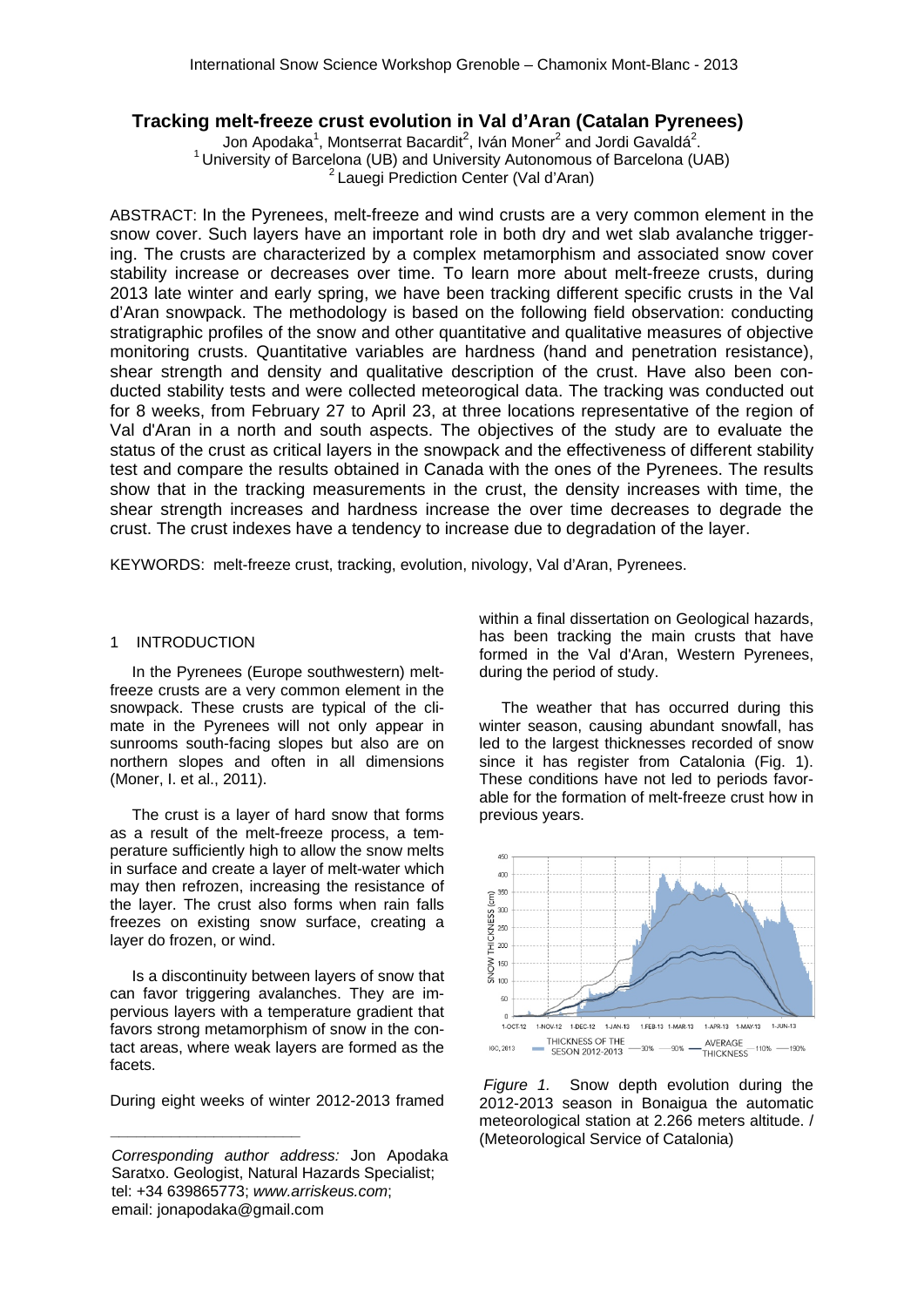This study was carried out by tracking crusts, making different observations and data collection, be a basic similar study that Ryan Buhler, Sascha Bellaire, Michael Smith and Bruce Jamieson, Departments of Civil Engineering and Geosciences of the University of Calgary (Canada) presented at the International Snow Science Workshop 2012, held at the Denaina Center of Anchorage, Alaska (USA).

In Europe, there are no known studies on this type of layers that appear in the snow.

Tracking crusts of this work was performed in three representative locations in the Val d'Aran: Tuc deth Miei, Tuc d'Horno and Conangles Circus.

The methodology is based on field observation and meterological data collection. Were made stratigraphic profiles, conducting stability tests, the qualitative description of the crust as qualified by Buhler indices, R. et al., 2012. Were also measured conditions of hardness, shear strength and density calculation of the crust, analyzing the various data obtained over time.

The main objectives are to evaluate the status of the crusts as criticisms layers in the snowpack, the analysis of the effectiveness of different stability test: test of compression (CT), extended column test (ETC) and compare the results obtained in Canada with the Pyrenees.



*Figure 2. Geographical location of the Val d'Aran and areas of study where tracking meltfreeze crust.* 

## 2 METHODS

The Val d'Aran is a region located in the Catalan Pyrenees in the province of Lleida. Its boundaries are: north, France (Haute-Garonne); southwest, Ribagorza, Huesca; to the south, High Ribagorza, Lleida; on the east the Pallars Sobirá, Lleida. Its capital is the city of Vielha. It is the only region of Catalonia that belongs in

large part to Atlantic basin and here comes the Garonne River which leads to the Atlantic Ocean (Fig. 2).

## **Criteria for selection**

The locations chosen have relatively easy access and meet the criteria required to minimize the spatial variability of snow cover a hillside:

- Flat land to ensure consistency when given the formation constant melt-freeze crusts. A slope of low graduation that minimizes the variability associated with changes in slope angle.
- The sun exposure and wind is a thing to consider. The constant exposure to the sun is important for the formation of crusts when the evening is given freeze but you must minimize variations in sun exposure by the selection of sites with shade. Have been chosen trees areas that reduce affection winds. Thus avoiding the transport on accumulations snow and wind conditions. Also have avoided areas leeward of the crests.
- $\bullet$  100 $m^2$  representative snow cover for to area.
- Profiles that are approximately 1.5m x 2 m.
- Maintain a distance of 1 meter between profiles.

## **Specific comments related to the monitoring of crusts**

First removing the snow and subsequently performing three trials made calculating the shear frame tests of the crust.

Measuring the penetration resistance, and the hardness of the crust hand, was made using a force gauge, which has been incorporated a paint scraper 10 cm (Gavaldà, 2011). This trial is inserted perpendicularly to the parallel orientation of the strata this spatula, the proposed modified (Borstard and McClung, 2011) and thus achieving the measurement of the resistance of the hardest part of the layer avoiding subjectivity. When performing the test measurements have been made in the layer under the crust to ensure it was lower than the crust. There have been six observations for each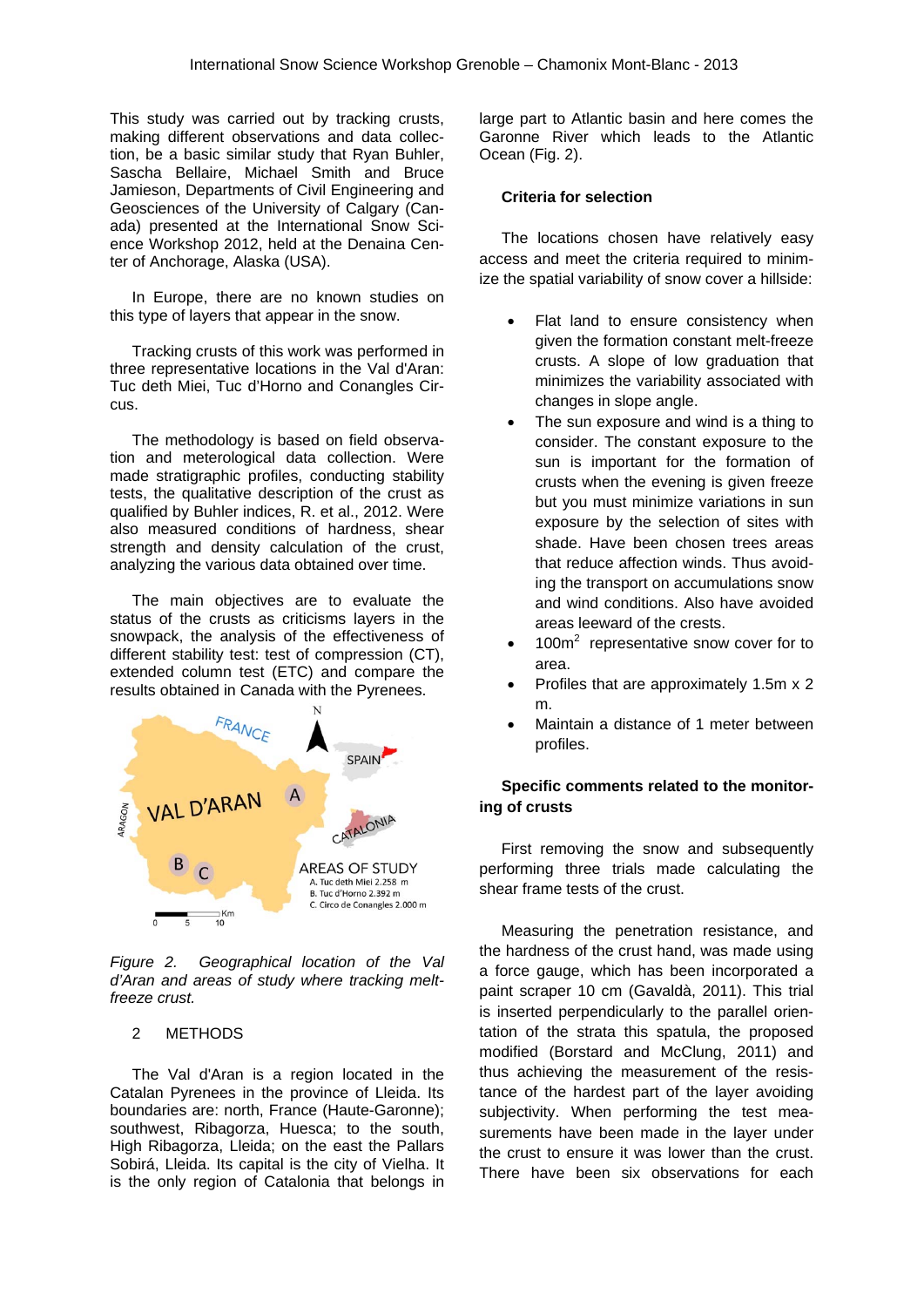sample, removing snow before the top of the crust.

The density of the crust is obtained by isolating a crust block using the saw, and then measured the three sides of the crust by calculating the volume and calculates the weight of the sample with a dynamometer. With these two parameters are calculated densities. Three observations are made by crust.

The qualitative description of the crust made during each observation is performed by crust index (CI). This index is divided in two different scales. On the one hand gives information about internal lamination and the other hand about the bounds of the crust.

This is an ordinal ranking to improve and unify the description of melt-freeze crust among observers. Each of the two scales has 5 definitions. The index includes six attributes used to ensure consistency of observations and reduce variability during analysis. These attributes describe the variability horizontal and vertical, planar or non-planar in the upper or lower limits and the presence of crystals with flat or angular faceted near the crust. The crust index is based on the observations recorded as entries in the field study conducted in the winter 2010-2011 by Buhler et al., 2012

In this work ending tracking when the upper crust mantle is moistened. Here, on the contrary, it was decided to continue tracking because in the Pyrenees at this time of the season it was easy to be in this situation due to increased temperatures and mantle moisten. Despite knowing in advance that moisture could significantly increase the density of the crust, with the intention of studying the behavior of the crust in these circumstances it was felt appropriate to continue monitoring in these conditions.

There have been two of the most commonly used test to calculate the stability of the snow cover: compression test (CT) and extended column test (ECT).

### *2.3. Material used*

Safety equipment and avalanche rescue techniques (shovel, probe and AVD), saw, platelet identifying/metallic, magnifying glass (8x), termometer, densimeter, penetrometer, shear frame, waterproof fieldbook, photography camera.

#### 3 DATES

During the winter 2012-2013 have formed in the Val d'Aran 6 melt-freeze crusts: CR25/12, CR26/01, CR06/02, CR21/02, CR12/03 and CR11/04 (Table 1).

The field study of this work begins February 27 and ends on April 23, partial tracked crusts (CR21/02 and CR11/04), and tracking total (CR12/03).

### 4 RESULTS

The CR21/02 is formed after a few hot days where the temperatures reach of 2-5°C. With the arrival of cold winds from the northwest and a new precipitation, snow crust is buried between 25-30 cm of new snow. The subsequent days temperature increases and raining. The mantle becomes isothermal, homogenized most layers and degraded almost entirely this crust.

The CR 12/03 is a crust that has had a longer tracking during this work (Fig. 3). Is formed after three sunny days that occur after a snowfall. With the entry of very cold winds from the north recorded maximum of 9 °C and lows of -13 ºC temperatures. 70 new centimeters of snow that buried at a considerable depth and which still has importance in the stability of the snow mantle. Its location between 40-70 cm deep depending on areas and meteorological conditions that occur subsequent days make the crust evolves over about 45 days.

The CR11/04 is a small crust (6-8 cm) that forms in early to April due to the melting high temperature recorded during the day and subsequent nights freeze. In one weeks loses its properties due to increase temperatures reaching minimum of 9 ° C on April 17.

In the three melt-freeze crusts that have been partially or completely tracking until its dis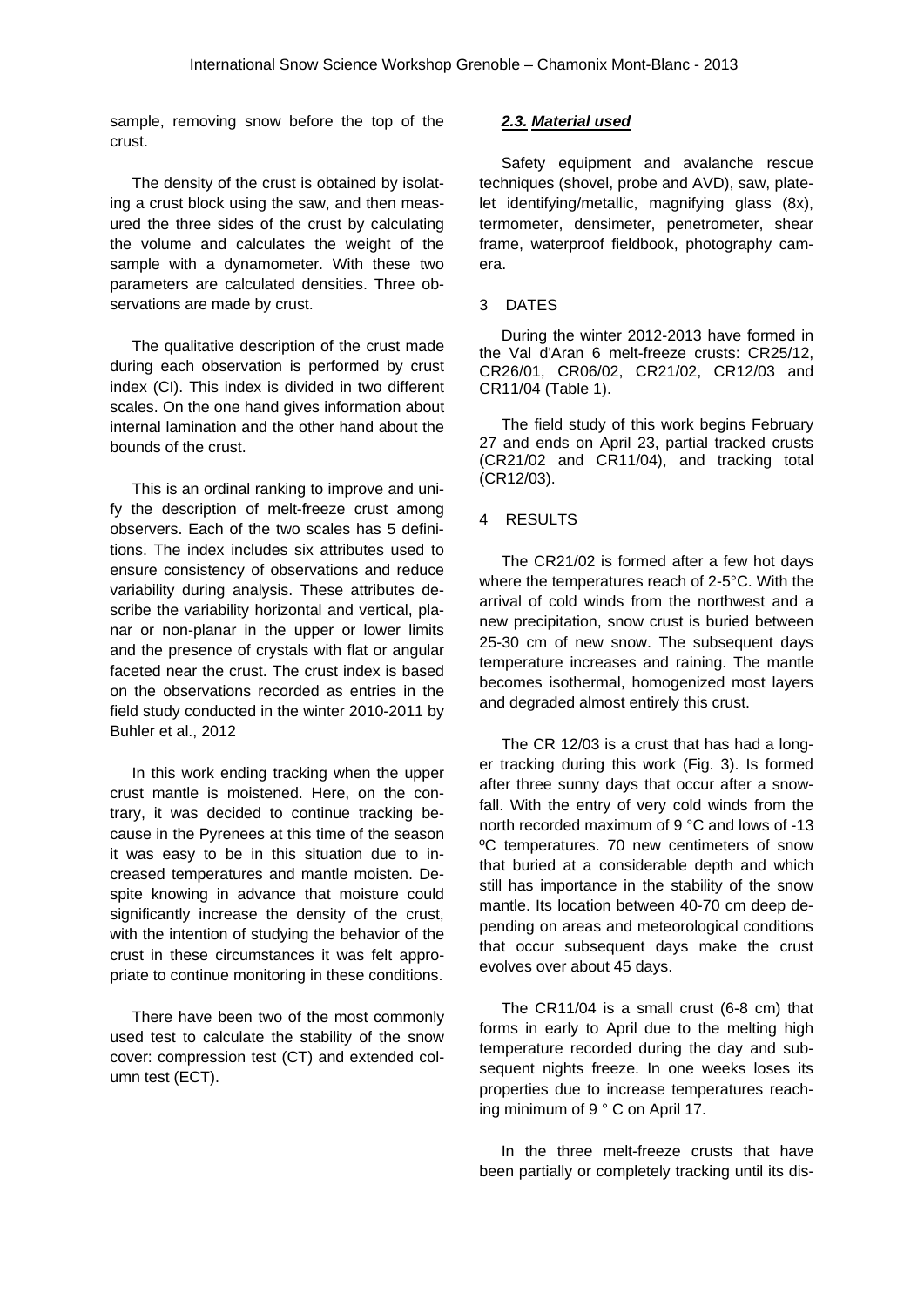appearance, is observed that as time passes the density tends to increase little by little as it dries and metamorphose the snowpack. This value depends greatly on the conditions of weather when the observation was made. With the in-

creased temperatures, the snow mantle has a tendency to be isothermal, with temperatures around 0 ºC or even positive in some cases . That is when the snow is wet, and the density increases substantially.

*Table 1: Data collected during the 2012-2013 winter season. For density, shear frame test, thin-blade resistance, and crust index, the value in the table indicates the number of days on which the property was observed.* 

| <b>CRUST</b><br>ID | <b>CRUST</b><br><b>TYPPE</b> | <b>STUDY</b><br><b>LOCATION</b>   | <b>ELEVATION</b><br>(m)                                                                           | <b>DURATION</b><br>(Days) | <b>DENSITY</b> | <b>SHEAR</b><br><b>FRAME</b><br><b>TEST</b> | <b>THIN-BLADE</b><br><b>RESISTANCE</b><br><b>TEST</b> | <b>CRUST</b><br><b>INDEX</b> |
|--------------------|------------------------------|-----------------------------------|---------------------------------------------------------------------------------------------------|---------------------------|----------------|---------------------------------------------|-------------------------------------------------------|------------------------------|
| 25/12              | <b>Sun</b>                   |                                   |                                                                                                   |                           |                |                                             |                                                       |                              |
| 26/01              | Freezing<br>rain             | <b>TRACKING HAS NOT BEEN DONE</b> |                                                                                                   |                           |                |                                             |                                                       |                              |
| 06/02              | Sun                          |                                   |                                                                                                   |                           |                |                                             |                                                       |                              |
| 21/02              | Sun                          | A/B                               | 1850 <cr< th=""><th>48</th><th>6</th><th>8</th><th>7</th><th>7</th></cr<>                         | 48                        | 6              | 8                                           | 7                                                     | 7                            |
| 12/03              | Sun                          | A/B/C                             | 1900 <cr< th=""><th>45</th><th>13</th><th>15</th><th>15</th><th>15</th></cr<>                     | 45                        | 13             | 15                                          | 15                                                    | 15                           |
| 11/04              | Sun                          | A/C                               | 2000 <cr< th=""><th>12</th><th><math>\overline{2}</math></th><th>3</th><th>3</th><th>3</th></cr<> | 12                        | $\overline{2}$ | 3                                           | 3                                                     | 3                            |

A studied crust, the hardness (resistance) also has a tendency to increase. In this case when the snow mantle is wet due to the increased of temperature and humidity changes, the resistance of the crust decreases.

The shear force is trending with the passage of time increases, but these values are also heavily influenced because the moisture of the snow mantle. This parameter depends heavily on the cohesion that has the crust with the lower limit.

The internal lamination of crust keeps it at 4 (crust index) in general. When the crust is degraded within days or humid conditions, this value decreases to 3 or 2 and the isolation of the crust to the layers having around is much more difficult. The trend in this observation is quite homogeneous, down specific conditions.

Crusts limits according to crust index values showed a clear tendency to increase with the

passage of time. In crusts and observed that during tracking, you see how to start have values between 1 and 2 and with the passage of time reach values of 4, in most sites.

As the temperature gradients of the crust, the methodology for obtaining temperature data is based on continuous measurement every 5 centimeters snowpack temperature when performing a stratigraphic profile.

 In this way we wanted to provide thermal data to study the temperature gradient that occurs in the crust, its limits and in the adjacent layers. In the first place I look for the option of getting a thermal image to perform these measurements accurately but after trying and not get, decided on this alternative. A proposal that has not yielded the expected results because in the crust, was very difficult to penetrate the thermometer and due to the low accuracy of this and the thickness of a few centimeters of these. It has been impossible to observe thermal changes that occur in the inside, the limits and the adjacent layers.

During the study has been made some stability test and observation of its efficacy.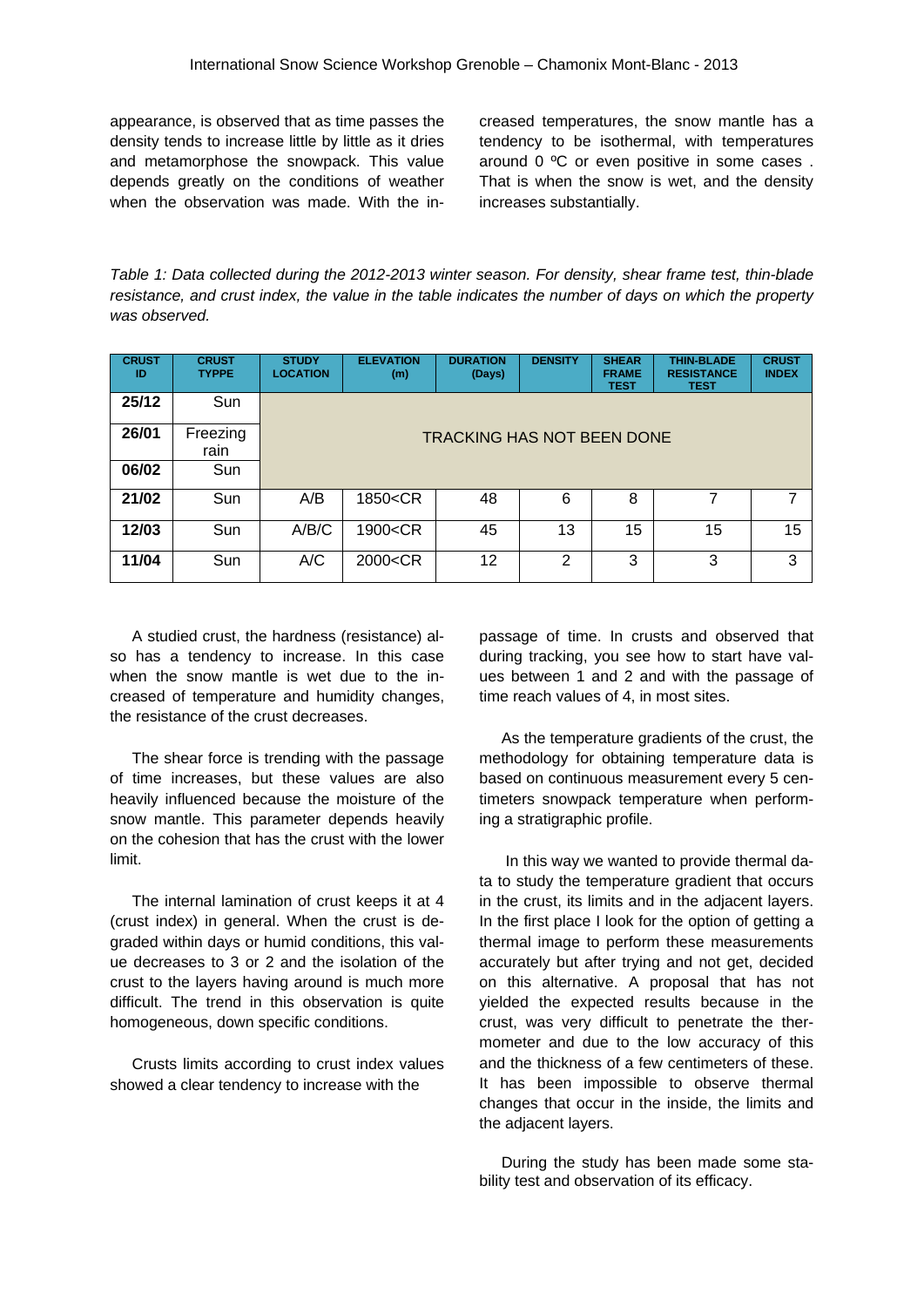

*Figure 3. Time series data for 12 March 2013 melt-freeze crust at the flat study site on Tuc deth Miei. In sequence, the plots are density, thin-blade resistance test, shear frame test, crust internal lamination index (IL), crust bonding index upper (CBu) and crust bonding index lower (CBI).* 

### 5 DISCUSSIONS

The choice of areas of study is very important when it comes to track the evolution of meltfreeze crusts. In south orientations disappear very soon and in north orientations can track.

Knowing the evolution of crust, internal lamination as the relation with the limits can give meaningful data in predicting stability of snow

mantle and his observation is visual. The isolation of the crust, is made in a short time and values disclosed are well defined. We must continue familiar with this type of observations and analyze whether they really can get even more information than using the cumbersome testing the hardness or shear, which require specific material and more time.

The observation of the upper and lower limits, the latter especially, gives us important information on the crust may act as an important sliding surface and if it has a tendency to spread.

The data collected in the observations are summarized in the results section almost entirely concordant with those presented by Buhler et al., 2012., Work done in Canada. Measurements show that melt-freeze crust density, penetration resistance and shear strength increases as the crust changes over time. Crust index give very helpful objective values when estimating local danger level. The results are similar to those that show in the Canadian study.

As far as the shear strength is concerned, selected a different tool to perform this test when compared with the study with which it is compared. That is why the results of this work give much higher shear values, but both have a tendency to increase. Future studies could more accurately know the difference between a tool and another.

The crust index do not show the same trend as some of the results of the study in which we compare, as there crusts having values crust internal lamination decreasing, in part, by meteorological conditions that have occurred since its formation.

As for the stability test is concerned, along observations sometimes positive results were recorded in both compression test (CT) and in the extended column test (ECT). The compression test is the most often gives positive results, identified how "false positives" and that often underestimate the actual stability of the snow mantle.

It is important when performing the test, do not cut very hard crusts or layers of a thickness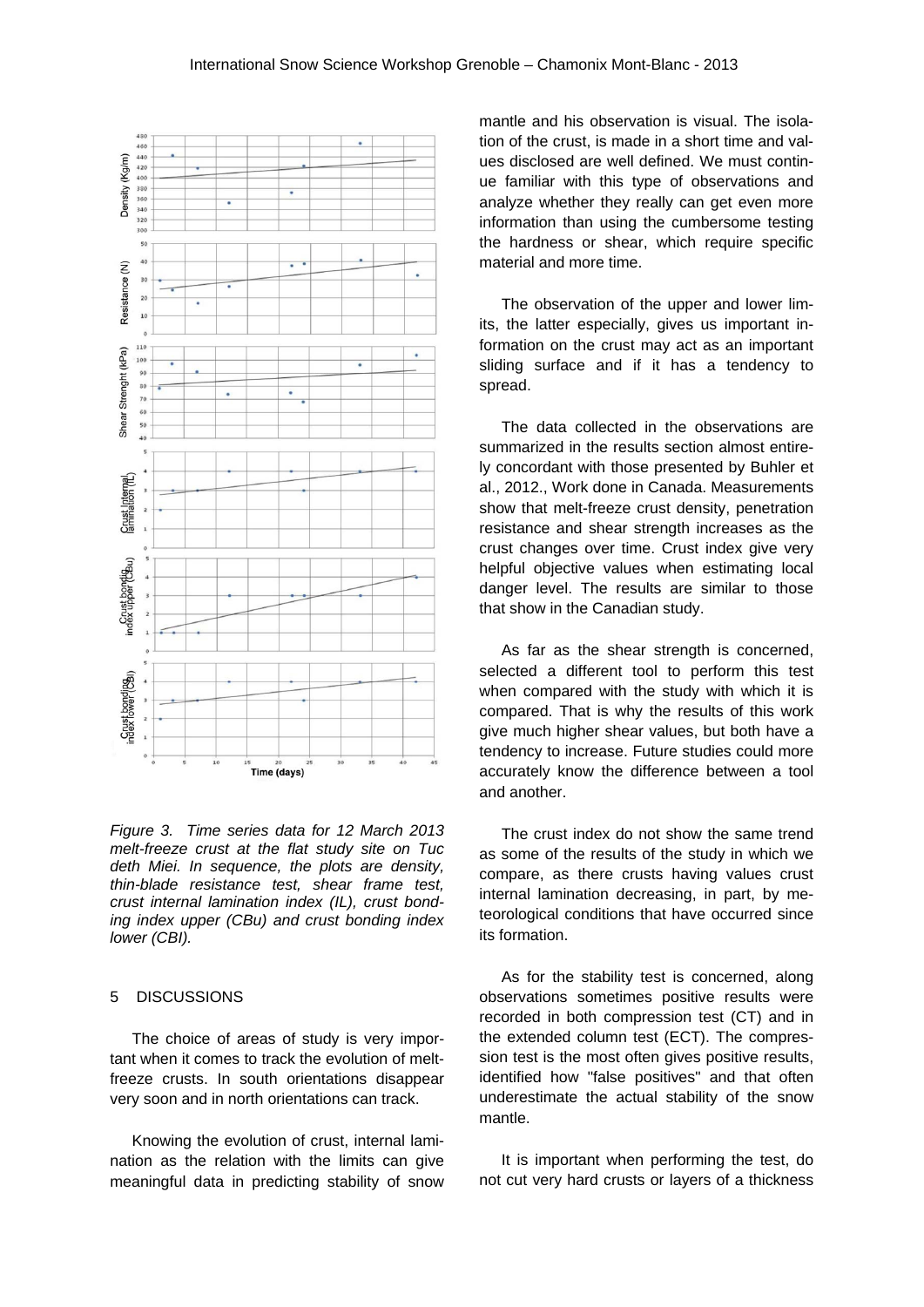exceeding 10 cm, thus avoiding giving false results.

These layers can give stability to mantle if not fracture and this depends on the *bridging.*

Temperature gradient in the mantle and that different parameters influence clearly changes the properties of the crust. Among the parameters influencing find the temperature, time, depth, density, and snowpack layers.

Knowing the status and properties of the crust may be important in three main cases:

The existence of melt-freeze crust may favor without cohesion grain formation on its surface and insufficient cohesion with layer which is above (Atwater, 1954).

The crusts that are buried more than 20 cm from the surface may trigger avalanches activity because the percolation of liquid water is stopped in the crust. That's why these crusts studied could be related to large fusion avalanches have occurred in the Val d'Aran during this winter season.

#### 6 CONCLUSIONS

It has established a methodology for tracking melt-freeze crusts. This method has been applied in 3 melt-freeze crusts during winter 2012- 2013 in Val d'Aran, Catalan Pyrenees.

Measurements show that melt-freeze crust density, penetration resistance and shear strength increases as the crust changes over time. Crust index give very helpful objective values when estimating local danger level. The results are similar to those that show the Canadian study.

In this study was not able to get a thermal imaging camera to capture thermal evolution data with which you can get very important information for these studies.

 Possible dates and areas of study to be reviewed in future studies on the subject.

Having a thorough knowledge of the properties, evolution and behavior of melt-freeze crust

is essential for understanding the properties snowpack and avalanche danger prediction.

#### ACKNOWLEDGEMENTS

Thanks to Montse for everything that has helped me during these months of work. Thanks also to Ivan and Jordi, master teachers, family, the girlfriend and all the friends who have accompanied me these intense months.

#### **REFERENCES**

- American Avalanche Association, 2010. Snow, Weather, and Avalanches: Observation Guidelines for Avalanche Programs in the United States. American Avalanche Association and USDA Forest Service National Avalanche Center. 152
- Atwater, M., 1954. Snow avalanches. Scientific American 190 (1). 26-31
- Birkeland, K., 2012. Crust thoughts. The Avalanche Review. American Avalanche Association. cover, 20
- Borstad, C.P., McClung, D.M., 2011. Thin blade penetration resistance and snow strength. Journal of Glaciology, 57 (202), 325-336
- Buhler, R., Bellaire, S., Jamieson, B., 2012 Tracking melt-freeze crust evolution. International Snow Science Workshop (ISSW). Anchorage (Alaska). 8.
- Canadian Avalanche Association., 2007. Observation guidelines and recording standards for weather, snowpack and avalanches. Canadian Avalanche Association. Revelstoke, Brithis Columbia (Canada). 89.
- McClung D.M., Schaerer P.A., 2006. The Avalanche Handbook. 3<sup>rd</sup>Edition. The Mountaineers, Seattle, WA. 307.
- Fierz, C., Armstrong, R.L., Durand, Y., Etchevers, P., Greene, E., McClung, D.M., Nishimura, K., Satyawali, P.K. AND Sokratov, S.A., 2009. The International Classification for Seasonal Snow on the Ground. IHP-VII Technical Documents in Hydrolo-